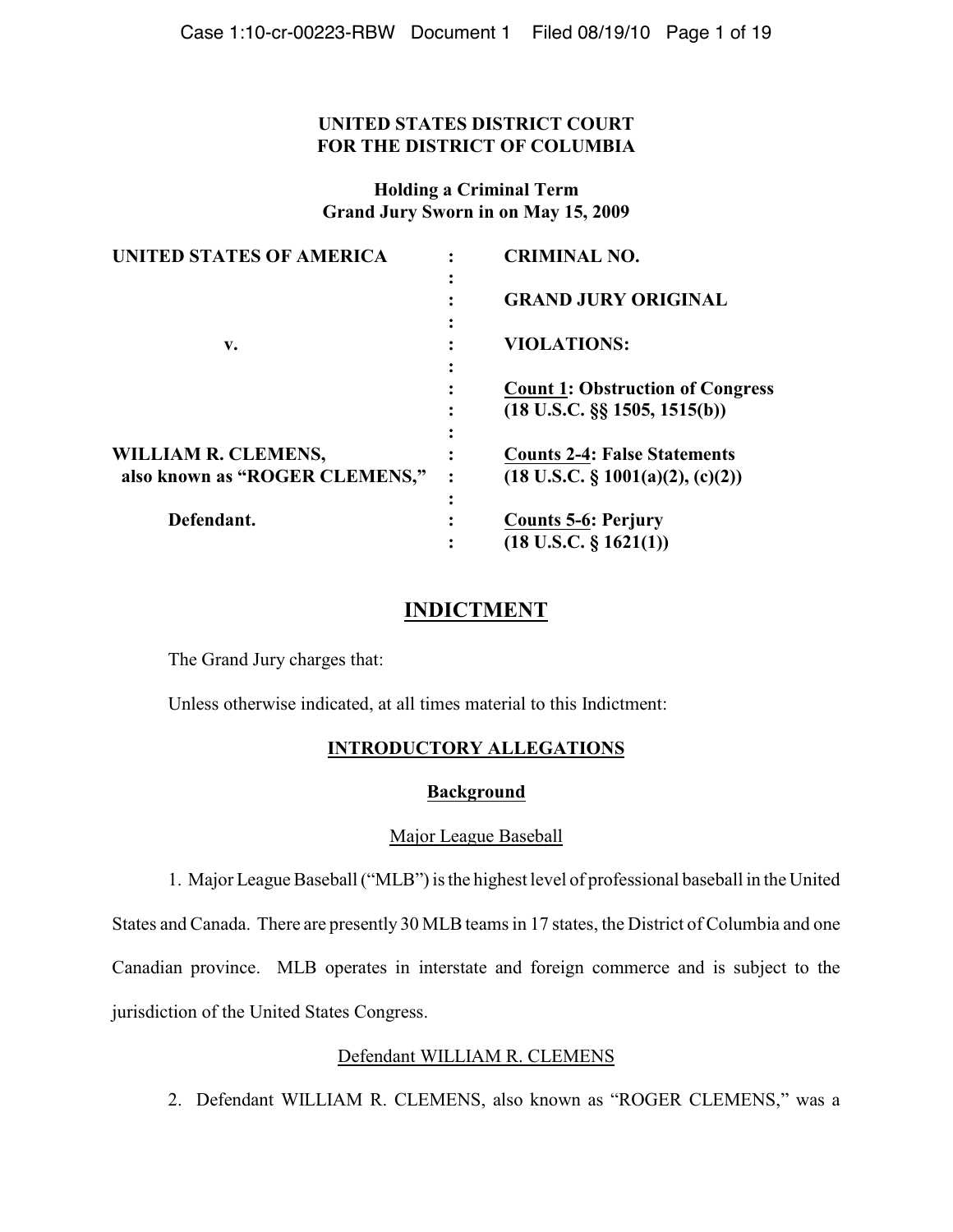resident of Houston, Texas.

3. From between in or about 1983 until in or about 2007, CLEMENS was employed as a professional baseball player. CLEMENS played in MLB for the Boston Red Sox (1984-1996), the Toronto Blue Jays (1997-1998), the New York Yankees (1999-2003 and 2007), and the Houston Astros (2004-2006). CLEMENS was a starting pitcher throughout his career.

#### Strength Coach #1

4. Strength Coach #1 – whose identity is known to the Grand Jury – was employed as the strength and conditioning coordinator for the Toronto Blue Jays from in or about 1998 to in or about 1999. Strength Coach #1 met CLEMENS in or about February 1998 during the course of his employment with the Toronto Blue Jays and began to provide CLEMENS with strength and conditioning training. During the 1998 baseball season, CLEMENS lived in a hotel suite that was part of the SkyDome stadium complex in Toronto, Ontario, Canada. Strength Coach #1 lived near CLEMENS in the SkyDome hotel complex.

5. Strength Coach #1 was employed as an assistant strength and conditioning coach for the New York Yankees from in or about 2000 through in or about 2001. Prior to the 2000 season, CLEMENS recommended that the Yankees hire Strength Coach #1 and CLEMENS offered to pay Strength Coach #1's salary. During his employment with the Yankees, Strength Coach #1 served as CLEMENS's private strength and conditioning coach, although Strength Coach #1 worked with other New York Yankees players as well.

6. Following Strength Coach #1's employment with the New York Yankees organization, Strength Coach #1 continued to serve as CLEMENS's private strength and conditioning coach. CLEMENS paid Strength Coach #1 varying amounts. CLEMENS continued to train with Strength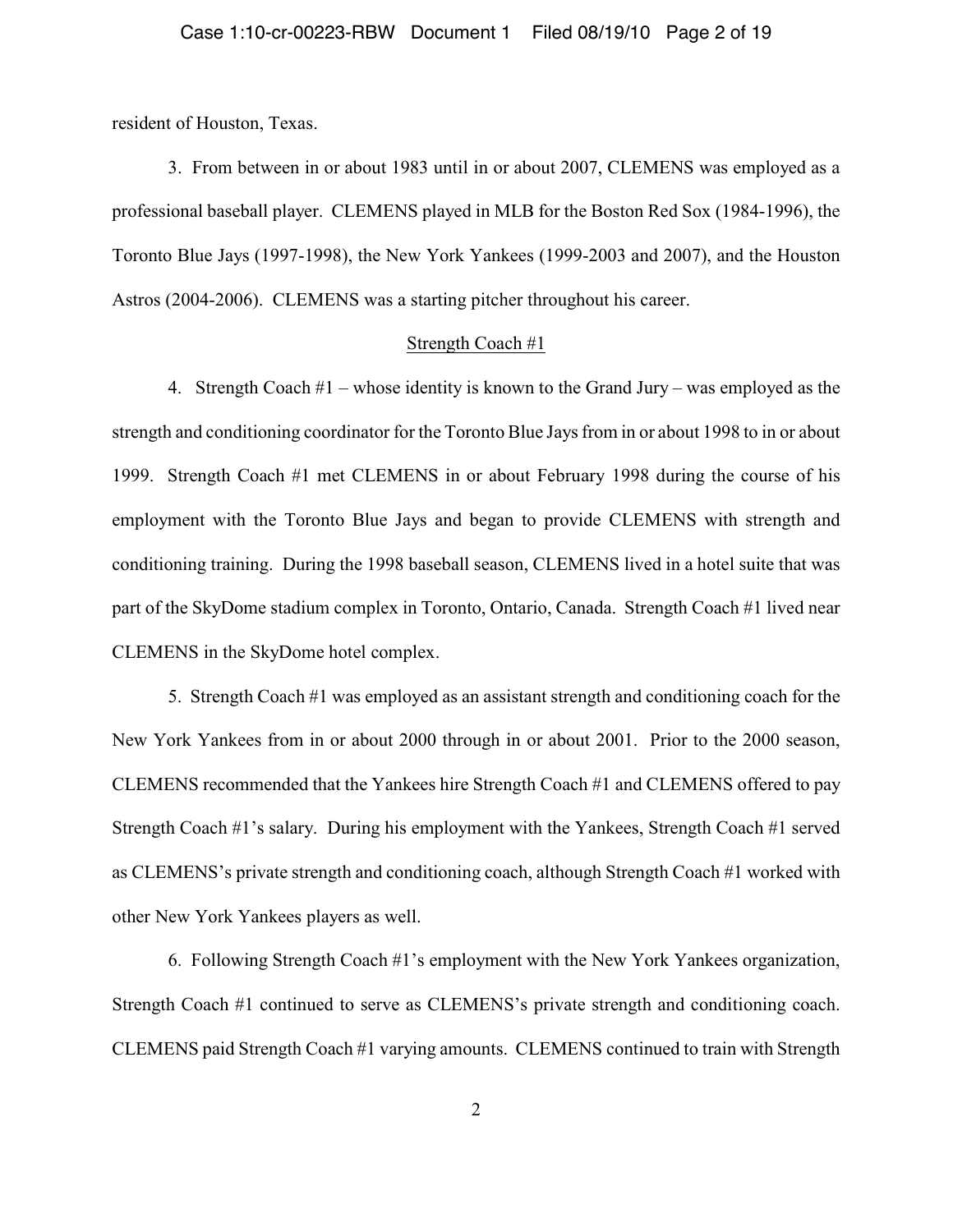Coach #1 until about August 2007.

#### **Performance Enhancing Drugs, Vitamin B12 and Lidocaine**

#### Anabolic Steroids

7. Anabolic-androgenic steroids ("anabolic steroids") are drugs that mimic the effects of the naturally occurring steroids testosterone and dihydrotestosterone. Anabolic steroids increase protein synthesis within cells, which results in the buildup of cellular tissue, especially in muscles.

8. Anabolic steroids are used therapeutically in medicine to treat testosterone deficiencies, stimulate bone growth and appetite, induce male puberty, and treat chronic wasting conditions such as AIDS. The use of anabolic steroids may enhance athletic performance in various ways, including increasing muscular tissue recovery time from strenuous exercise or injury. Anabolic steroids are known as performance enhancing drugs ("PED" or "PEDs").

9. Anabolic steroids are commonly administered as an oral tablet or an injectable liquid. Injectable anabolic steroids are packaged in small vials that contain a premixed liquid that is typically white, yellowish, or clear in color. These anabolic steroids are commonly administered by intramuscular injection using a 22-gauge needle that is approximately one and a half inches long (sometimes referred to herein as a "long needle").

10. Under the federal criminal code, anabolic steroids were a Schedule III controlled substance and were available legally only through a physician's prescription. It was illegal to possess or distribute anabolic steroids without a prescription. The use of anabolic steroids carries a risk of negative side effects, including but not limited to liver damage, heart damage, kidney damage, cancer, circulation problems, and psychiatric conditions such as mania.

11. At all relevant times herein, and since at least no later than 1971, the use of prescription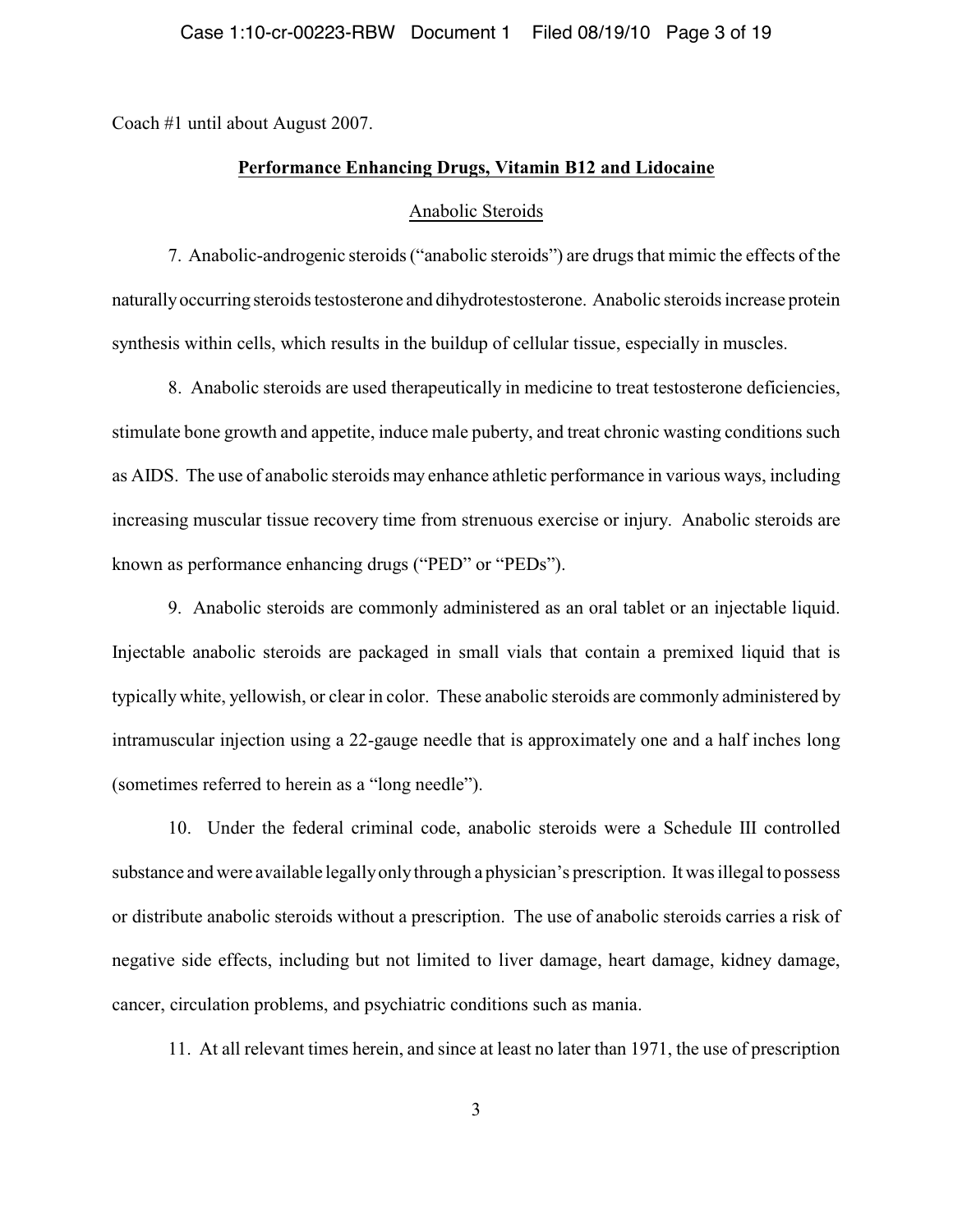#### Case 1:10-cr-00223-RBW Document 1 Filed 08/19/10 Page 4 of 19

drugs by MLB players without a physician's prescription was prohibited by MLB. Until 2003, however, MLB did not test major league players for the use of anabolic steroids.

#### Human Growth Hormone

12. Human growth hormone or growth hormone ("HGH") is a protein-based polypeptide hormone that is produced naturally in the human body by the anterior pituitary gland. HGH stimulates growth and cell reproduction and regeneration in humans and animals.

13. HGH has been used clinically to treat children's growth disorders and adult growth hormone deficiency. Effects of HGH, when used within a proper regimen, may include decreased body fat, increased bone density, increased energy levels, improved skin tone and texture, and improved immune system function.

14. HGH is commonly packaged in a "kit" form and requires the user to mix powder and water to produce an injectable clear liquid. HGH is commonly administered by a subcutaneous injection in the naturally occurring fat of the abdomen by using an insulin needle that is approximately a quarter inch to a half inch long (sometimes referred to herein as a "short needle").

15. The use of HGH may enhance athletic performance by, among other things, increasing cellular recovery time from strenuous exercise or injury. HGH is known as a performance enhancing drug or PED.

16. HGH was available legally only through a physician's prescription. The use of HGH carries the risk of negative side effects including but not limited to cancer, circulatory problems, heart enlargement and damage, liver damage, hypothyroidism, acromegaly, impotence in men, and menstrual irregularities in women.

17. The use of prescription drugs by MLB players without a physician's prescription was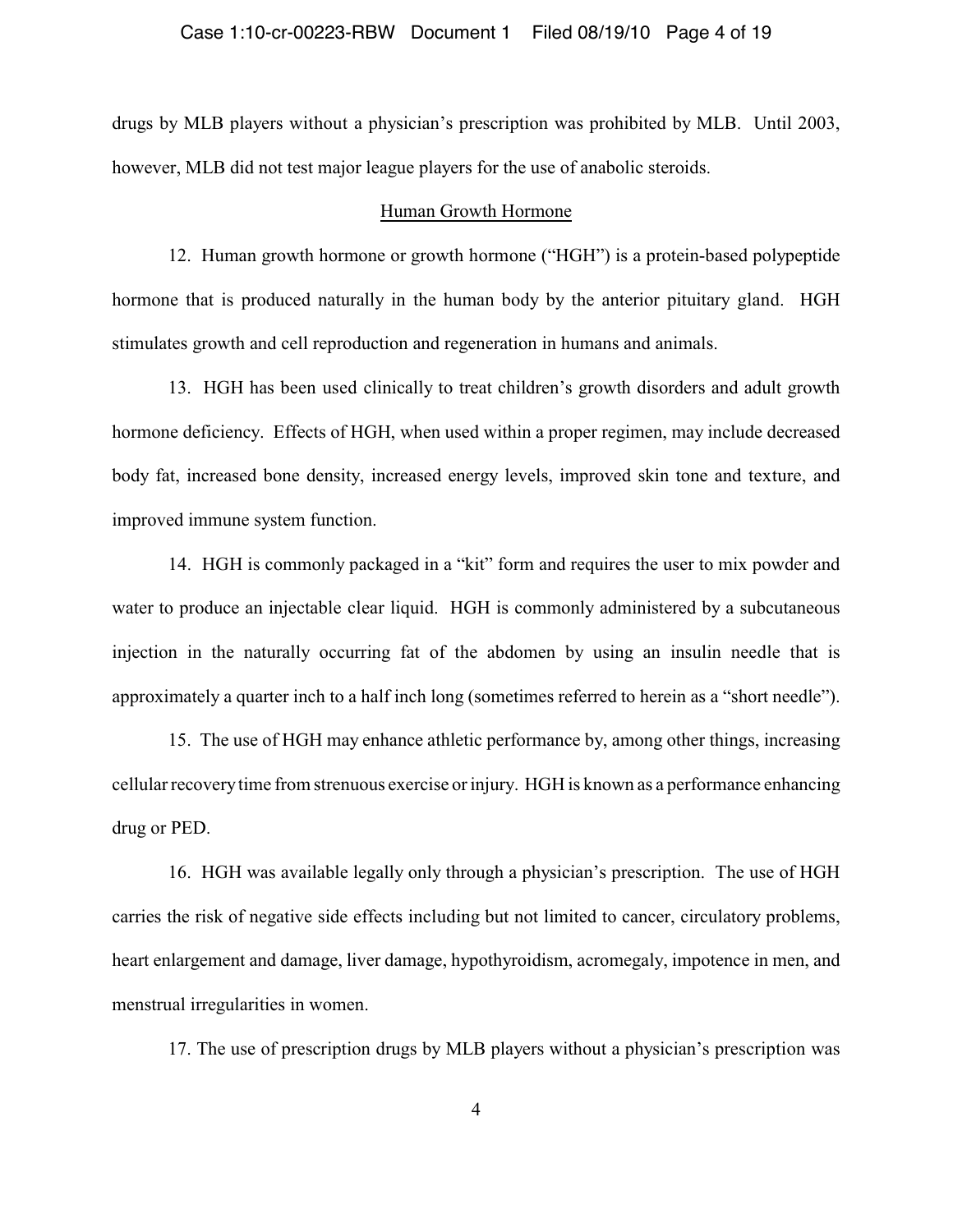prohibited by MLB. In addition, in or about January 2005, HGH was added to the players' collective bargaining agreement as a banned substance. There was, however, no reliable PED test to detect HGH in the urine.

#### Vitamin B12

18. Vitamin B12 – also called cyanocobalamin – is a water-soluble vitamin that contributes to the normal functioning of the brain and nervous system and to the formation of blood.

19. Vitamin B12 can be manufactured in an injectable form that is red or pink in color. Injectable vitamin B12 is commonly administered by intramuscular injection using a long needle.

20. Vitamin B12 in injectable liquid form was available legally only through a physician's prescription. Vitamin B12 was occasionally prescribed to patients suffering from anemia or low red blood cell counts, or to patients who are experiencing senile dementia or Alzheimer's disease.

21. Some MLB clubs approved the supervised use and administration of vitamin B12 injections for its players. The Toronto Blue Jays approved the supervised use and administration of vitamin B12 injections for its players in 1997 and 1998. Injectable vitamin B12 was stored in a locked cabinet in the medical trainer's office at the SkyDome. Only Toronto Blue Jays team physicians were permitted to administer vitamin B12 injections to team members. All other team personnel – including strength and conditioning coordinators and coaches – were forbidden to administer injections of any kind, including vitamin B12 injections.

22. The New York Yankees approved the supervised use and administration of vitamin B12 for its players in 1999 through 2003. Injectable vitamin B12 was stored in a locked cabinet in the medical trainer's office at Yankee Stadium. Only New York Yankees team physicians or medical trainers were permitted to administer vitamin B12 injections. All other team personnel – including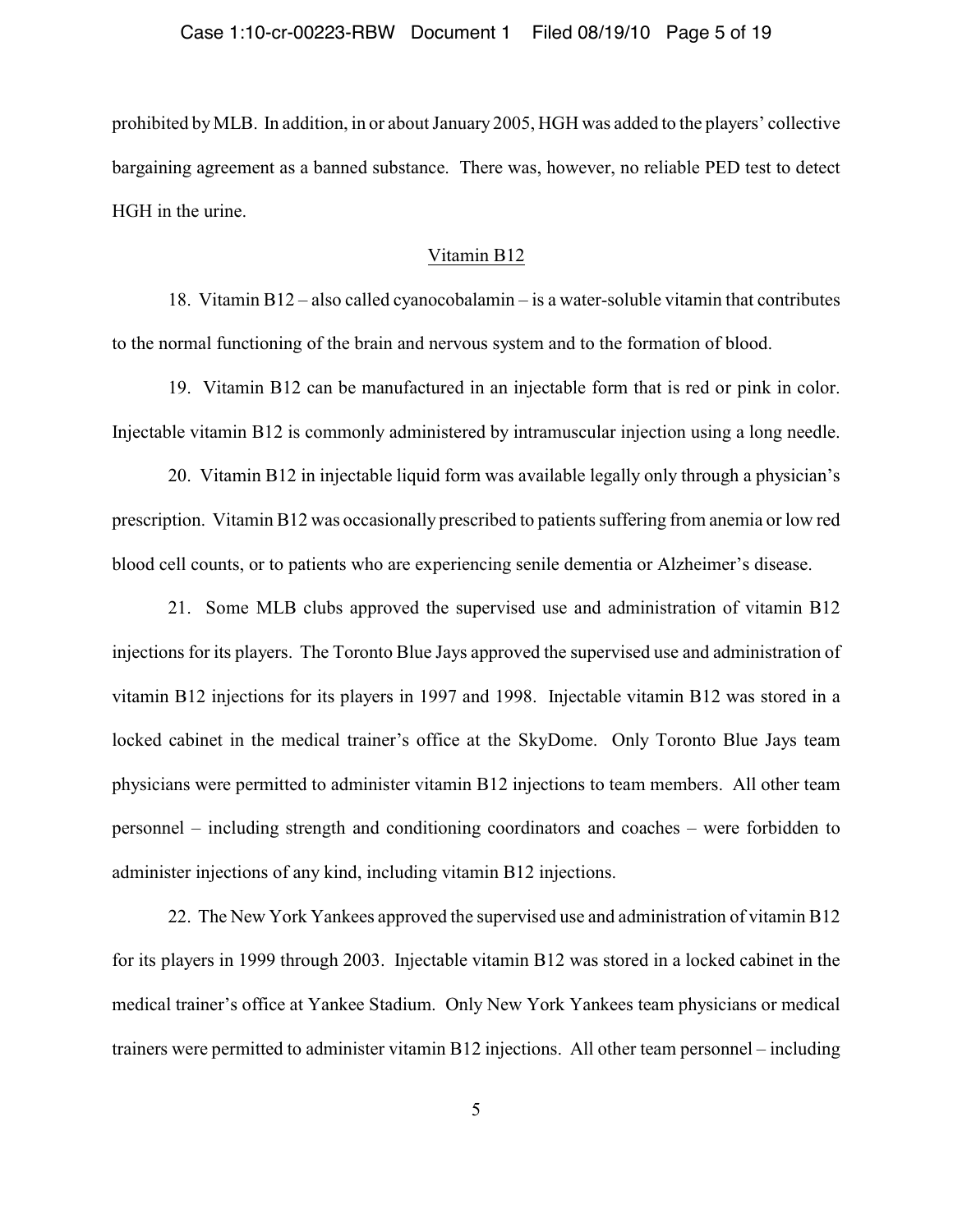#### Case 1:10-cr-00223-RBW Document 1 Filed 08/19/10 Page 6 of 19

strength and conditioning coaches – were forbidden to administer injections of any kind, including vitamin B12 injections.

#### Lidocaine

23. Lidocaine is a local anesthetic drug that is commonly used to relieve pain on a short-term basis. The injectable form of lidocaine is clear in color. Lidocaine is commonly administered by injecting the drug directly into the affected area with a long needle.

24. Injections of lidocaine were available legally only through a physician's prescription. It was illegal to possess, distribute or administer injectable lidocaine without a prescription. The improper administration of lidocaine by individuals who are not trained to administer the drug could result in catastrophic physical consequences, including permanent paralysis or death.

25. Some MLB clubs approved the use of lidocaine for its players. The Toronto Blue Jays in 1997 and 1998 approved the limited and supervised administration of lidocaine for its players. Prescription medications such as lidocaine were stored in a locked cabinet in the medical trainer's office at the SkyDome. Only Toronto Blue Jays team physicians were permitted to administer lidocaine injections to team members. All other team personnel – including strength and conditioning coordinators and coaches – were forbidden to administer injections of any kind, including lidocaine injections.

26. The New York Yankees approved the limited and supervised administration of lidocaine for its players at all relevant times herein. Prescription medications such as lidocaine were stored in a locked cabinet in the medical trainer's office at Yankee Stadium. OnlyNew York Yankees team physicians or other trained medical personnel were permitted to administer lidocaine injections. All other team personnel – including strength and conditioning coaches – were forbidden to administer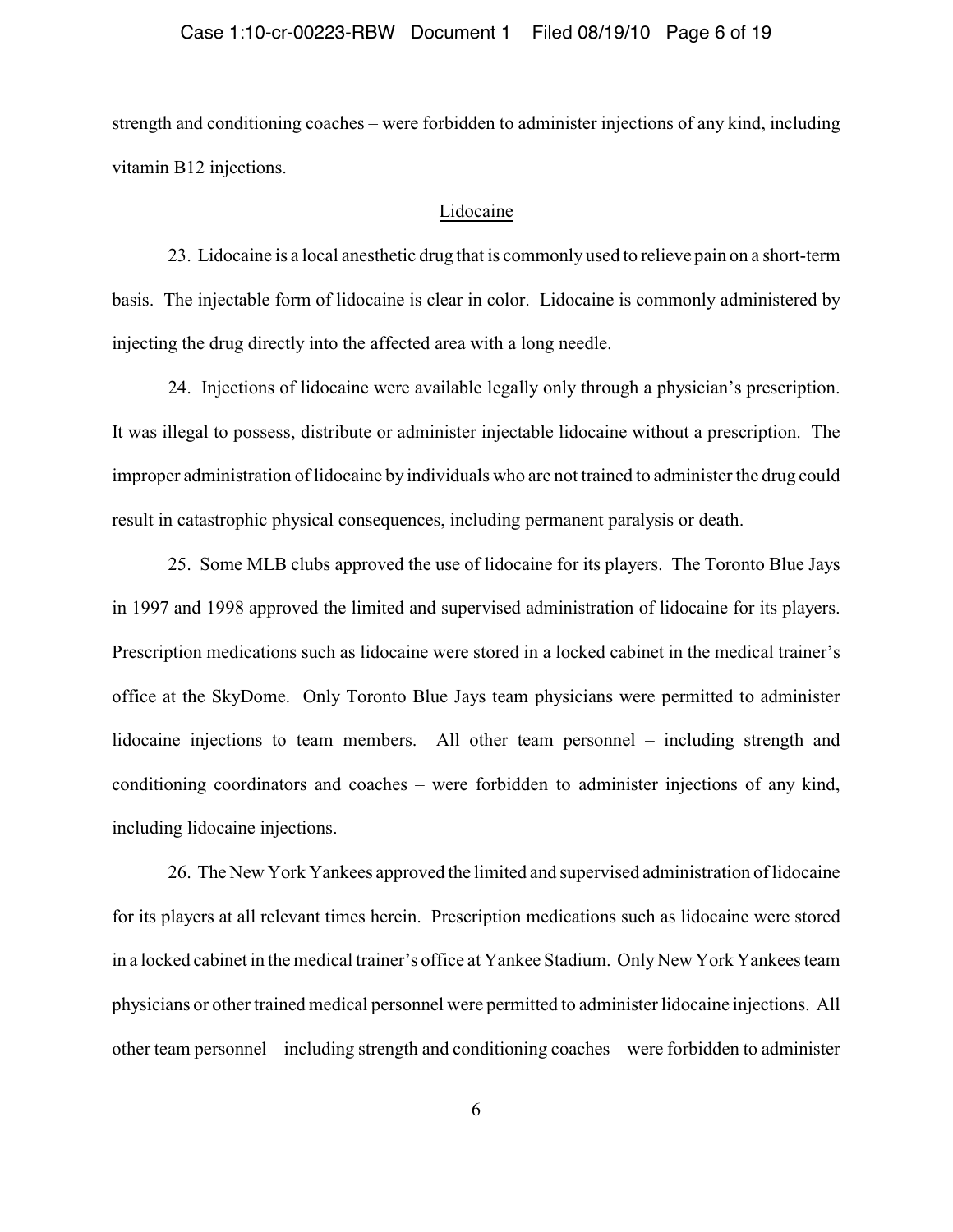injections of any kind, including lidocaine injections.

#### **COUNT ONE (Obstruction of Congress)**

1. The Grand Jury realleges Paragraphs 1-26 of the Introductory Allegations of this Indictment as though fully set forth herein.

2. The United States Congress is the legislative branch of the United States government and is divided into two chambers, the Senate and the House of Representatives ("the House"). The House is empowered by the Constitution, among other things, to regulate commerce among the states and foreign nations.

3. The House maintains various committees to assist it with discharging its legislative function. The House Committee on Oversight and Government Reform ("the Committee") is the main investigative committee in the House. As set forth in House Rule X, Clause 4, the Committee has authority to investigate subjects within the Committee's legislative jurisdiction as well as any matter within the jurisdiction of the other standing House Committees.

#### **Congress Holds Investigative Hearings on PED Use in Major League Baseball**

#### The 2005 Committee Hearings

4. In or about March 2005, the Committee held a hearing in Washington, D.C., titled "Restoring Faith in America's Pastime: Evaluating Major League Baseball's Efforts to Eradicate Steroid Use." One purpose of this hearing was to investigate the use of PEDs in professional baseball as part of Congress's authority to regulate commerce and evaluate the nation's drug laws. The Committee took testimony from several witnesses, including five former or then active MLB players. Player #1 – whose identity is known to the Grand Jury – admitted his own use of anabolic steroids over the course of a long-playing career.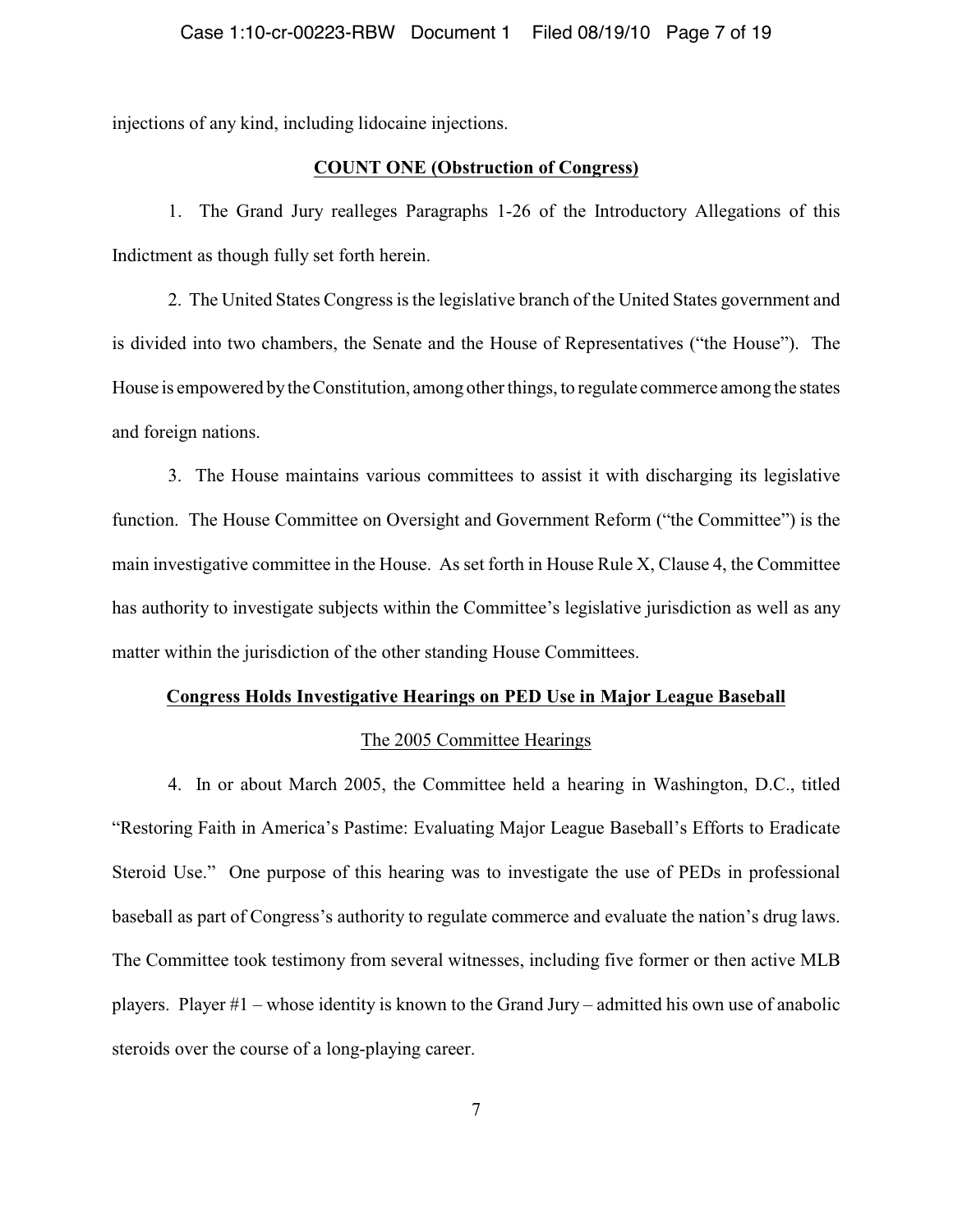5. During the course of the Committee'sinvestigation, the followingmatters, among others, were material and pertinent to the Committee investigation:

i. The existence of PED use in MLB;

ii. The prevalence of PED use in MLB, including PED use by well-known players;

iii. PED use by teenage athletes;

iv. MLB's awareness of PED use in MLB; and

v. What measures, if any, MLB planned to implement to detect and deter PED use.

#### The Mitchell Report

6. On or about March 30, 2006, the Commissioner of MLB, partially in response to concerns raised by the Committee during its 2005 hearing, engaged former Ambassador, United States Senator, United States District Judge, and United States Attorney George J. Mitchell and empowered him to conduct a comprehensive investigation of PED use in MLB.

7. During that investigation, Senator Mitchell and his staff interviewed numerous individuals and collected relevant information.

8. On or about December 13, 2007, Senator Mitchell issued a 409-page report titled "Report to the Commissioner of Baseball of an Independent Investigation into the Illegal Use of Steroids and Other Performance Enhancing Substances by Players in Major League Baseball" ("the Mitchell Report"). The Mitchell Report contained multiple allegations of PED use in MLB over the years preceding its release. Among other allegations, the Mitchell Report stated that CLEMENS, while a member of the Toronto Blue Jays and New York Yankees, used anabolic steroids on multiple occasions in 1998, 2000, and 2001, and HGH on multiple occasions in 2000. The Mitchell Report also set forth a series of recommendations to the Commissioner of MLB addressing PED use in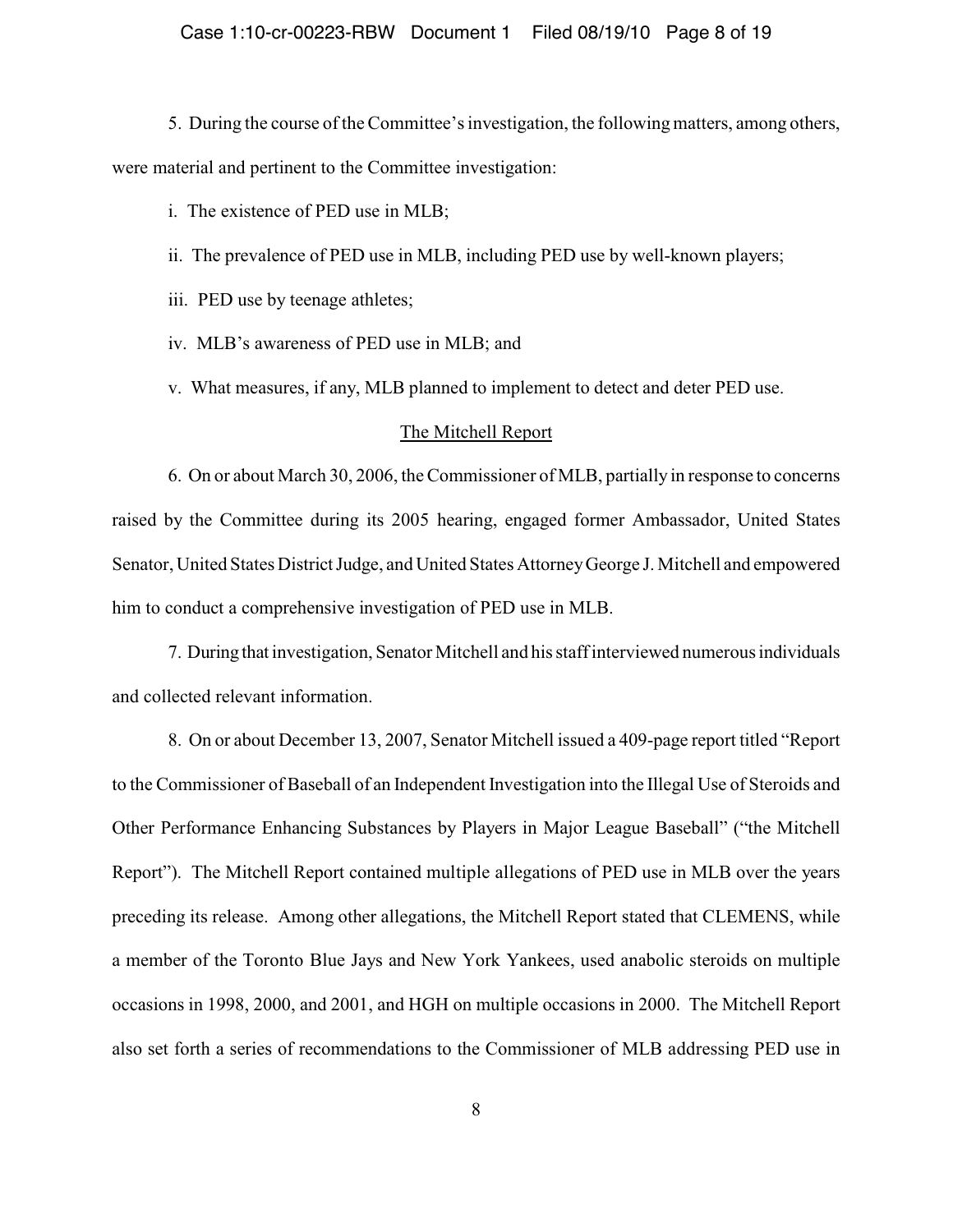MLB.

#### The 2008 Committee Hearings

9. On or about December 13, 2007, in response to the allegations set forth in the Mitchell Report, CLEMENS issued the first of a series of public statements explicitly denying his use of performance-enhancing steroids. Shortly thereafter, CLEMENS stated publicly that he would appear before the Committee to answer any questions.

10. On or about January 15, 2008, theCommittee held a hearing titled "The Mitchell Report: The Illegal Use of Steroids in Major League Baseball." At that hearing, Senator Mitchell testified as to the findings in the Mitchell Report.

11. The Committee possessed the authority to investigate, among other matters, the use and distribution of controlled substances and other drugs, including anabolic steroids and HGH, in MLB and elsewhere. The Committee's investigation was conducted pursuant to its authority, consistent with applicable rules of the House. Based on its investigation, the House had authority to pass legislation protecting public health, including legislation governing the use and distribution of controlled substances and other drugs. The House also had authority to pass legislation governing the regulation of MLB in interstate and foreign commerce, including legislation protecting the integrity of the game of MLB.

12. During the course of the Committee's 2008 continuing investigation and hearing, the following matters, among others, were material and pertinent to the Committee investigation:

i. The accuracy of the Mitchell Report as it related to the use of PEDs by CLEMENS and other MLB players;

ii. The existence of PED use in MLB, including PED use by CLEMENS and other well-known players;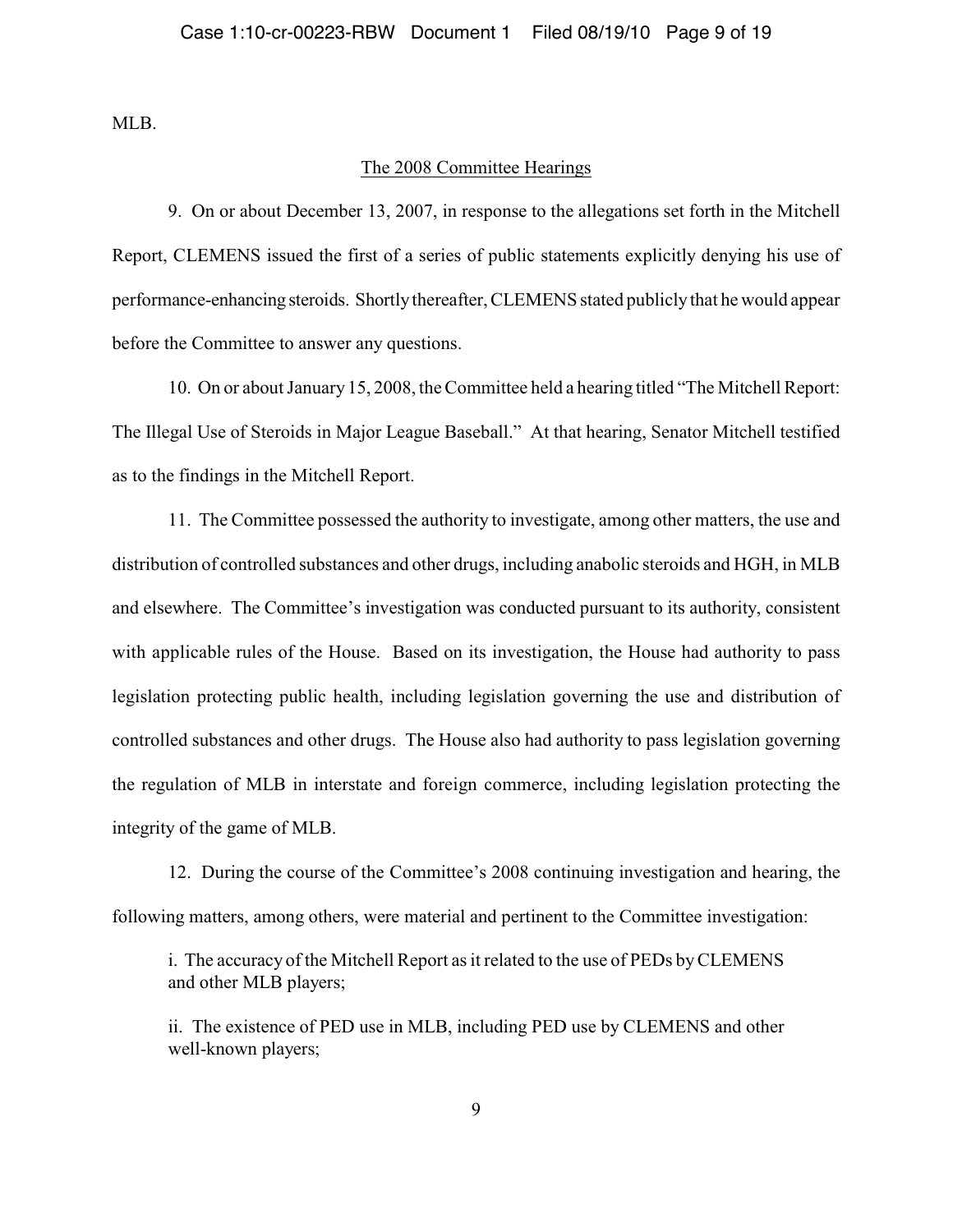iii. PED use by teenage athletes; and

iv. Whether MLB planned to adopt the recommendations in the Mitchell Report and whether additional measures were needed to detect and deter PED use in MLB.

13. The Committee Chairman was authorized to administer an oath to witnesses who appeared before the Committee.

14. On or about January 18, 2008, the Committee invited CLEMENS to testify concerning the accuracy of the Mitchell Report as it related to allegations of CLEMENS's PED use. The Committee did not issue CLEMENS a subpoena, and CLEMENS was under no legal obligation to testify. CLEMENS retained his right under the Fifth Amendment to the United States Constitution to refuse to answer any questions that might tend to incriminate him.

#### CLEMENS's Sworn Testimony Before the Committee

15. On or about February 5, 2008, CLEMENS appeared voluntarily and provided a sworn deposition ("Deposition") to Committee staff in Washington, D.C. CLEMENS was placed under oath by an individual authorized and competent to administer the oath. (Deposition at 5.) Before the questioning began, Committee staff told CLEMENS, "[t]his is a deposition in the committee's investigation into the illegal use of performance-enhancing drugs in Major League Baseball." (Deposition at 5.) The following exchange occurred between Committee staff and CLEMENS:

Q. Because you have been placed under oath, your testimony here has the same force and effect as if we are actually out in the open committee hearing. If you knowingly provide false testimony, you could be subject to criminal prosecution for perjury, false statements, and other offenses. Do you understand this?

A. I do.

Q. Is there any reason you are unable to provide truthful answers in today's deposition?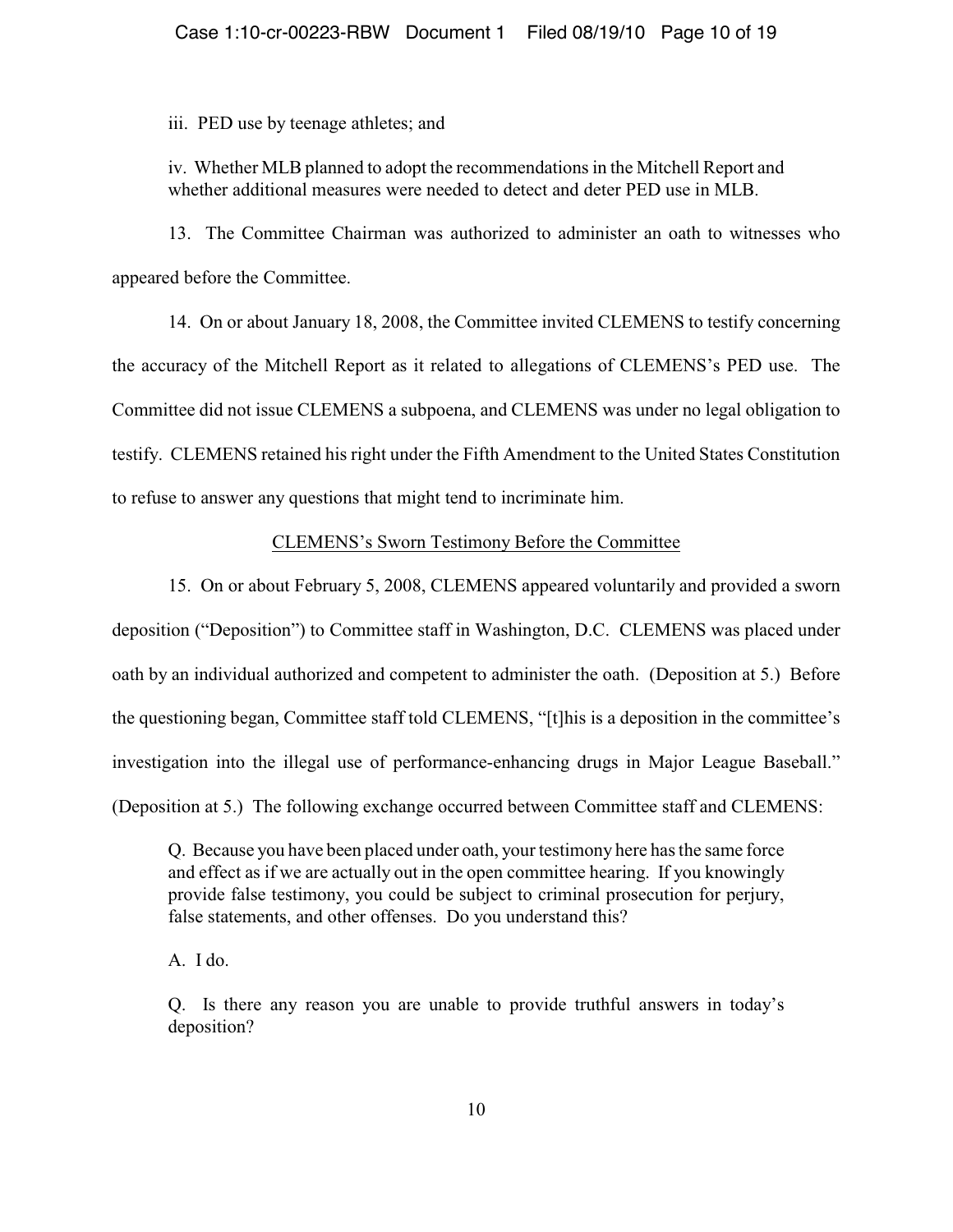A. No.

(Deposition at 7.)

16. During the February 5, 2008 Deposition, CLEMENS testified under oath, among other things: "I have not used steroids or growth hormone" (Deposition at 9); "I am just making it as possibly as clear as I can. I haven't done steroids or growth hormone" (Deposition at 10); and "I never used steroids. Never performance-enhancing steroids." (Deposition at 24.) CLEMENS also testified in the Deposition that he had never possessed or seen anabolic steroids or HGH, and that he had never discussed anabolic steroids or HGH with anyone. (Deposition at 65-71, 92-98, 101- 103, 170-175.)

17. On or about February 13, 2008, CLEMENS appeared voluntarily at the hearing titled "The Mitchell Report: The Illegal Use of Steroids in Major League Baseball, Day 2." ("Hearing.") CLEMENS was placed under oath by the Committee Chairman who was authorized and competent to administer the oath. The following exchange occurred between a Committee Member and CLEMENS:

Q. . . . I am going to ask you a few questions, Mr. Clemens, and I first want to make sure that you are very clear. You understand that you are under oath; is that correct?

A. That's correct.

Q. And you know what that means; is that correct?

A. That's correct.

(Hearing at 86.)

18. During his February 13, 2008 Hearing testimony, CLEMENS testified under oath, among other things: "Let me be clear. I have never taken steroids or HGH" (Hearing at 21); "[Strength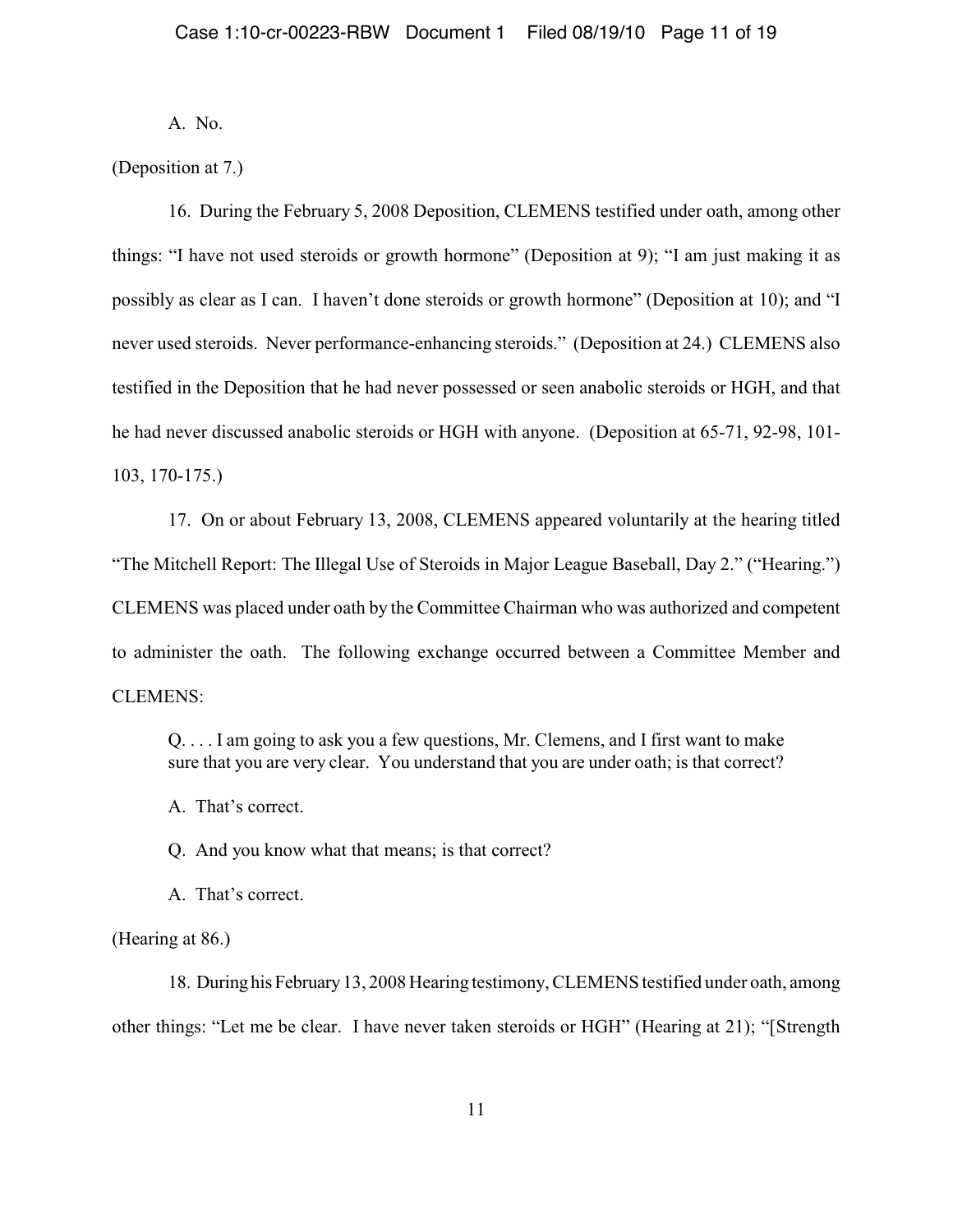Coach #1] has never given me growth hormone or steroids" (Hearing at 123); and "And again, this man [Strength Coach #1] has never given me HGH or growth hormone or steroids of any kind . . ." (Hearing at 138.)

### **Obstruction of Congress**

19. Between on or about February 5, 2008, and on or about February 13, 2008, in the District of Columbia, defendant WILLIAM R. CLEMENS, also known as "ROGER CLEMENS," did corruptly endeavor to influence, obstruct, and impede the due and proper exercise of the power of inquiry under which an investigation was being had by a Committee of the United States House of Representatives by making the following statements, among others, that CLEMENS knew to be false and misleading to Committee Members and staff:

(1) CLEMENS's sworn Deposition testimony on February 5, 2008, that he had never used HGH (Deposition at 24-25);

(2) CLEMENS's sworn Deposition testimony on February 5, 2008, that he never spoke to Strength Coach #1 about HGH (Deposition at 67);

(3) CLEMENS's sworn Deposition testimony on February 5, 2008, that with respect to HGH, "I couldn't tell you the first thing about it" (Deposition at 68);

(4) CLEMENS's sworn Hearing testimony on February 13, 2008, that he had never taken HGH (Hearing at 21);

(5) CLEMENS's sworn Deposition testimony on February 5, 2008, that he had never used anabolic steroids (Deposition at 24);

(6) CLEMENS's sworn Hearing testimony on February 13, 2008, that he had never taken steroids (Hearing at 21);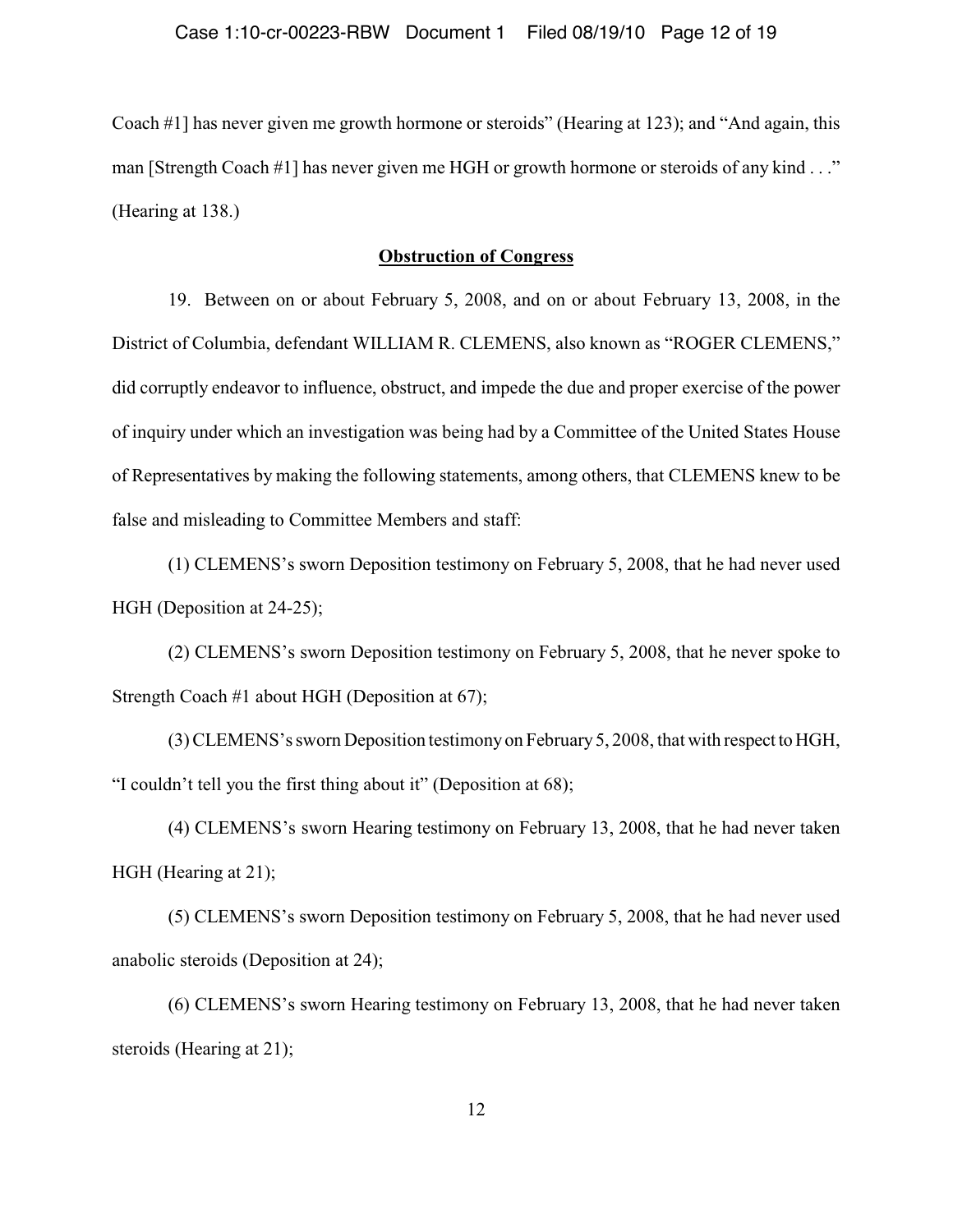#### Case 1:10-cr-00223-RBW Document 1 Filed 08/19/10 Page 13 of 19

(7) CLEMENS's sworn Deposition testimony on February 5, 2008, that Strength Coach #1 injected him with vitamin B12 (Deposition at 37-38);

(8) CLEMENS's sworn Deposition testimony on February 5, 2008, that "four or five needles" containing vitamin B12 would be "already lined up ready to go" in the trainers' room after games (Deposition at 146);

(9) CLEMENS's sworn Hearing testimony on February 13, 2008, that Strength Coach #1 injected him with vitamin B12 (Hearing at 96);

(10) CLEMENS's sworn Deposition testimony on February 5, 2008, that Strength Coach #1 injected him with lidocaine (Deposition at 43-44);

(11) CLEMENS's sworn Hearing testimony on February 13, 2008, that Strength Coach #1 injected him with lidocaine (Hearing at 122);

(12) CLEMENS's sworn Hearing testimonyon February 13, 2008, that a New York Yankees teammate "misheard" or "misremember[ed]" when CLEMENS told this teammate in or about 1999 or 2000 that he (defendant CLEMENS) had taken HGH (Hearing at 86-87);

(13) CLEMENS's sworn Deposition testimony on February 5, 2008, that Strength Coach #1 injected CLEMENS's wife with HGH in 2003 inside CLEMENS's home in Houston without defendant CLEMENS's prior knowledge or approval (Deposition at 175-177);

(14) CLEMENS's sworn Deposition testimony on February 5, 2008, that he had "no idea" that Senator Mitchell wanted to talk to him in connection with Senator Mitchell's investigation of PED use in MLB (Deposition at 115); and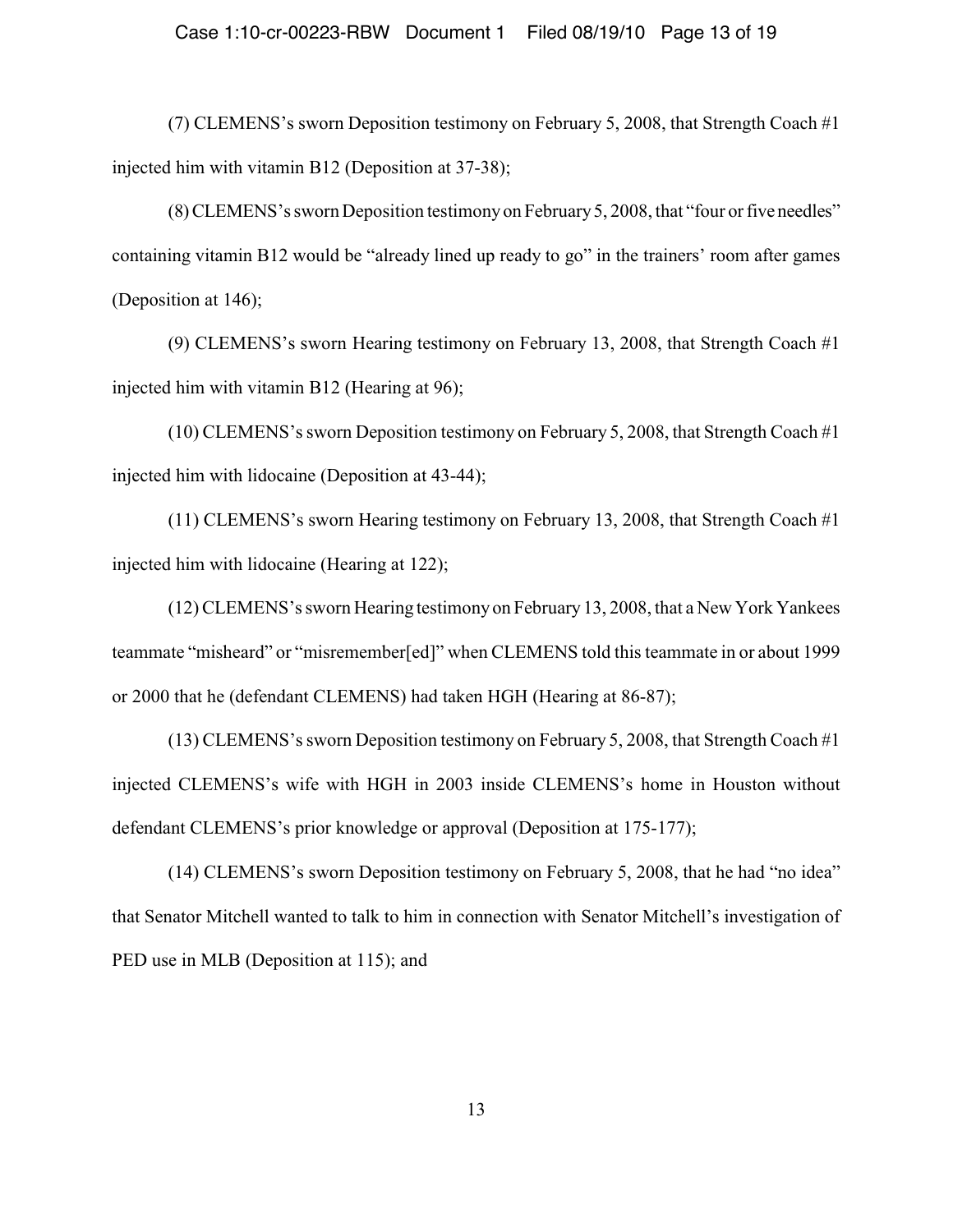(15) CLEMENS's sworn Deposition testimony on February 5, 2008, that he was not at Player #1's house in south Florida on or about June 9, 1998 (Deposition at 17).

### **(Obstruction of Congress, in violation of Title 18, United States Code, Sections 1505, 1515(b))**

### **COUNT TWO (False Statements – HGH)**

1. The Grand Jury realleges Paragraphs 1-26 of the Introductory Allegations of this

Indictment and Paragraphs 2-18 of Count One of this Indictment as though fully set forth herein.

2. On or about February 5, 2008, in the District of Columbia, defendant WILLIAM R.

CLEMENS, also known as "ROGER CLEMENS," did knowingly and willfully make a materially false, fictitious, and fraudulent statement and representation in a matter within the jurisdiction of a United States House Committee within the legislative branch of the Government of the United States, in that CLEMENS, in response to questions posed to him by a Committee staff member, gave the following false testimony denying his use of HGH (underlined portions alleged as materially false):

Q. The focus of our investigation is, in a lot of ways, the Mitchell Report; and the Mitchell Report contains allegations about your use of anabolic steroids and human growth hormones, HGH. And you have been very clear in your public statements that these allegations about your use are not true.

I will in a bit go through some specific statements in the Mitchell Report, but, before I do that, I want to give you an opportunity for you to raise with us areas where you think are the most glaring inaccuracies or problems in the Mitchell Report as it relates to you.

A. . . . I have read the report, what it pertains to me. . . . I have actually the report in front of me.

And, like I have stated in the press conferences and when I first came out to make my statements when I heard about these allegations, basically it pertains to what [Strength Coach #1] is saying about me. It is false. I have not used steroids or growth hormone.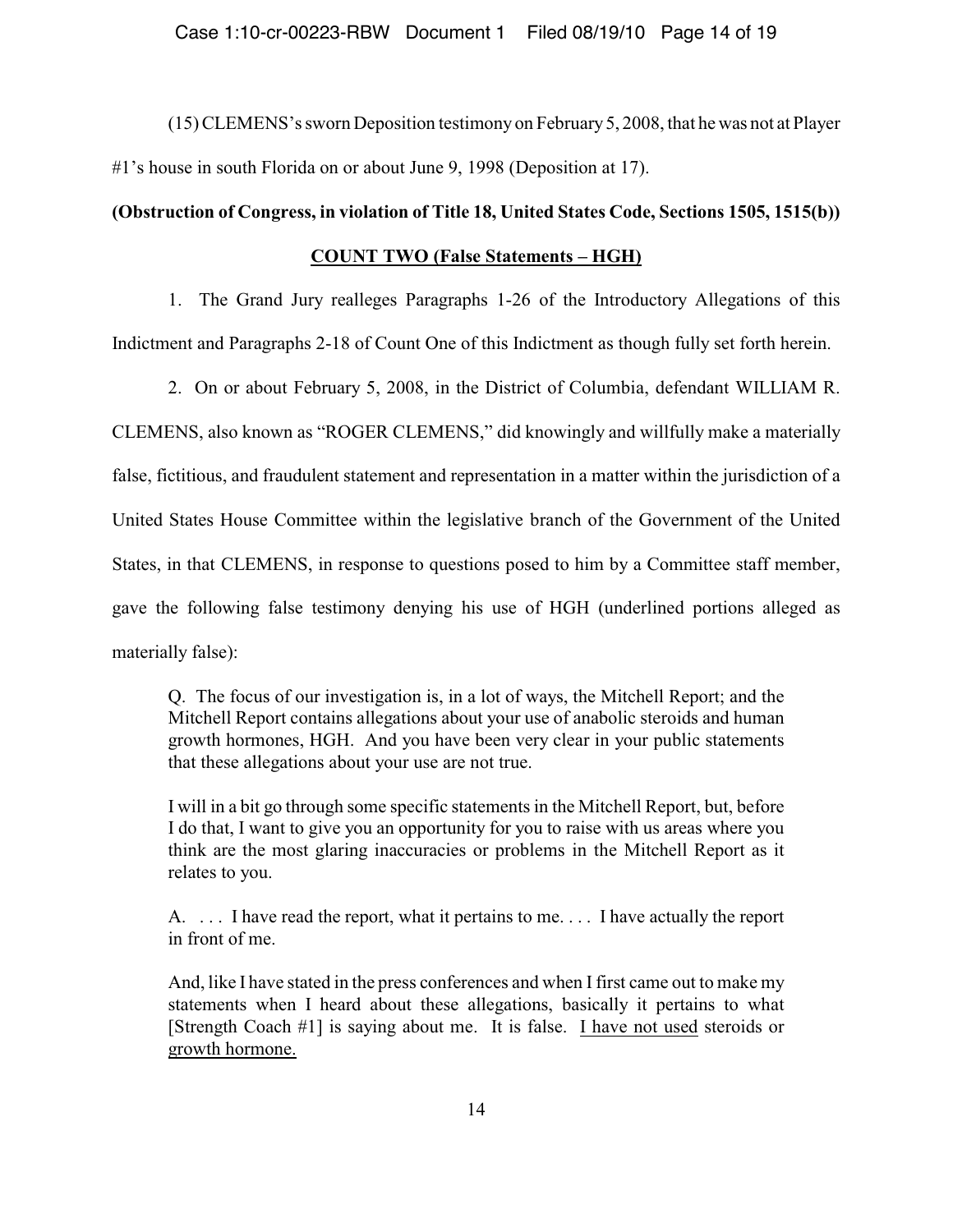(Deposition at 8-9.)

\* \* \*

Q. And human growth hormone, have you ever used human growth hormone?

A. Never.

(Deposition at 24-25.)

\* \* \*

Q. I think you have already answered this, but let me just ask it again. Have you ever taken human growth hormones during your baseball career?

A. No, I have not.

(Deposition at 102.)

3. In truth and in fact, as CLEMENS well knew when he gave this sworn statement, CLEMENS knowingly received injections of HGH while he was an MLB player.

### **(False Statements, in violation of Title 18, United States Code, Section 1001(a)(2), (c)(2))**

### **COUNT THREE (False Statements – Steroids)**

1. The Grand Jury realleges Paragraphs 1-26 of the Introductory Allegations of this Indictment and Paragraphs 2-18 of Count One of this Indictment as though fully set forth herein.

2. On or about February 5, 2008, in the District of Columbia, defendant WILLIAM R.

CLEMENS, also known as "ROGER CLEMENS," did knowingly and willfully make a materially false, fictitious, and fraudulent statement and representation in a matter within the jurisdiction of a United States House Committee within the legislative branch of the Government of the United States, in that CLEMENS, in response to questions posed to him by a Committee staff member, gave the following false testimony denying his use of steroids (underlined portions alleged as materially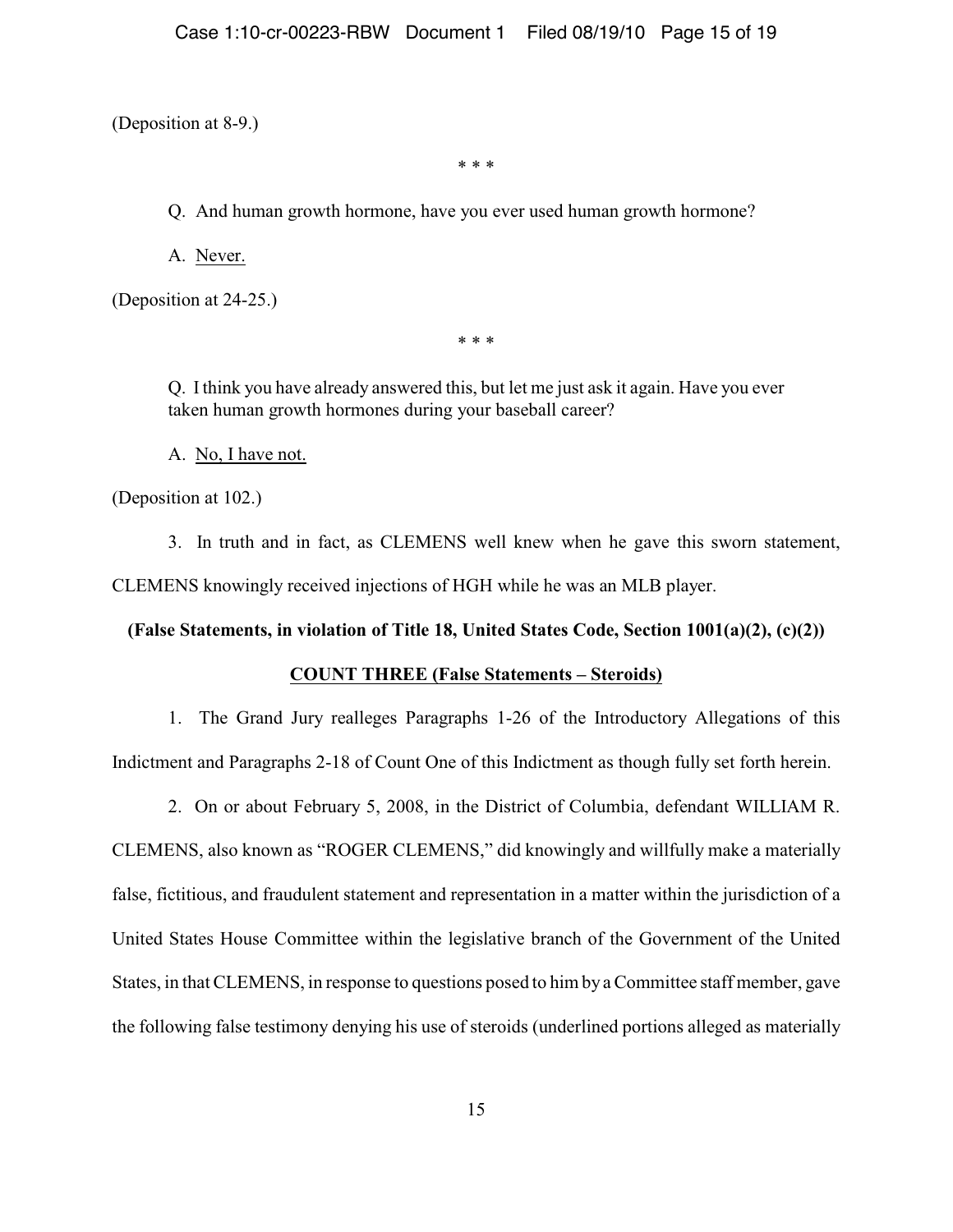false):

A. . . . I am just making it as possibly as clear as I can. I haven't done steroids or growth hormone.

(Deposition at 10.)

\* \* \*

Q. And let me ask just a general question. Did you during your playing career use steroids?

A. I never used steroids. Never performance-enhancing steroids.

. . .

Q. Anabolic steroids, which are performance-enhancing steroids, you have never used those?

A. That is correct.

(Deposition at 24.)

3. In truth and in fact, as CLEMENS well knew when he made this sworn statement,

CLEMENS knowingly received injections of anabolic steroids while he was an MLB player.

### **(False Statements, in violation of Title 18, United States Code, Section 1001(a)(2), (c)(2))**

### **COUNT FOUR (False Statements – Vitamin B12)**

1. The Grand Jury realleges Paragraphs 1-26 of the Introductory Allegations of this Indictment and Paragraphs 2-18 of Count One of this Indictment as though fully set forth herein.

2. On or about February 5, 2008, in the District of Columbia, defendant WILLIAM R. CLEMENS, also known as "ROGER CLEMENS," did knowingly and willfully make a materially false, fictitious, and fraudulent statement and representation in a matter within the jurisdiction of a United States House Committee within the legislative branch of the Government of the United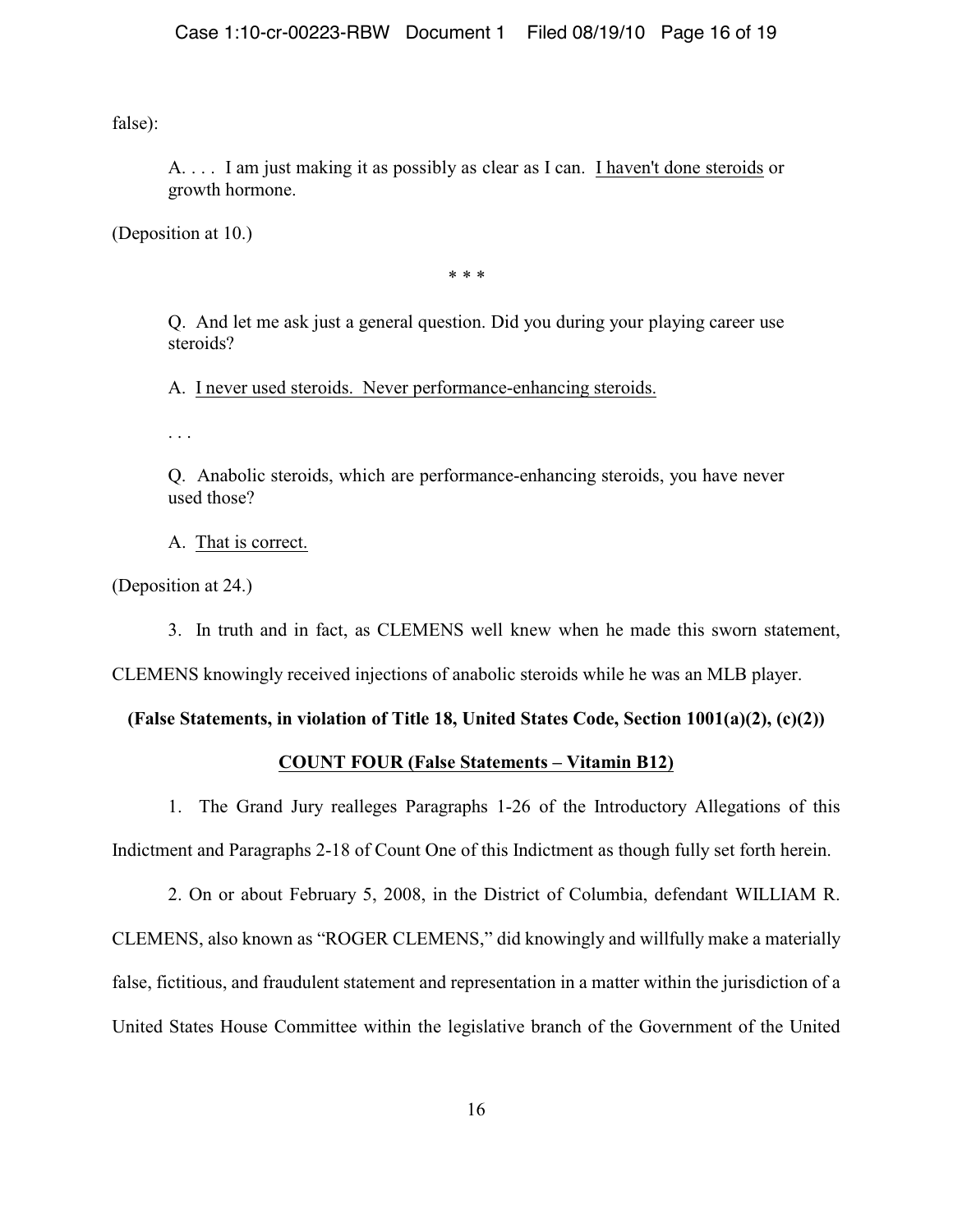States, in that CLEMENS, in response to questions posed to him by a Committee staff member, gave the following false testimony concerning his use of vitamin B12 (underlined portions alleged as materially false):

Q. Let me move on to injections from [Strength Coach #1]. You have said that [Strength Coach #1] gave you B12 shots. I want to ask you about that. Let me just start with how many times [Strength Coach #1] would have injected you with B12?

A. I mean -- again, I am going to guess, because I have had so many. [Strength Coach #1] would have been somewhere between four and six times of B12.

Q. And when would he have given you those shots?

A. I am sorry?

Q. When -- do you have any recollection of when [Strength Coach #1] would have injected you?

A. Toronto and New York, when I was with the Yankees.

Q. So 1998?

A. 1998, definitely.

(Deposition at 37.)

3. In truth and in fact, as CLEMENS well knew when he made this sworn statement, Strength Coach #1 never injected CLEMENS with vitamin B12.

**(False Statements, in violation of Title 18, United States Code, Section 1001(a)(2), (c)(2))**

### **COUNT FIVE (Perjury – HGH)**

1. The Grand Jury realleges Paragraphs 1-26 of the Introductory Allegations of this

Indictment and Paragraphs 2-18 of Count One of this Indictment as though fully set forth herein.

2. On or about February 13, 2008, in the District of Columbia, defendant WILLIAM R.

CLEMENS, also known as "ROGER CLEMENS," having taken an oath before a competent tribunal,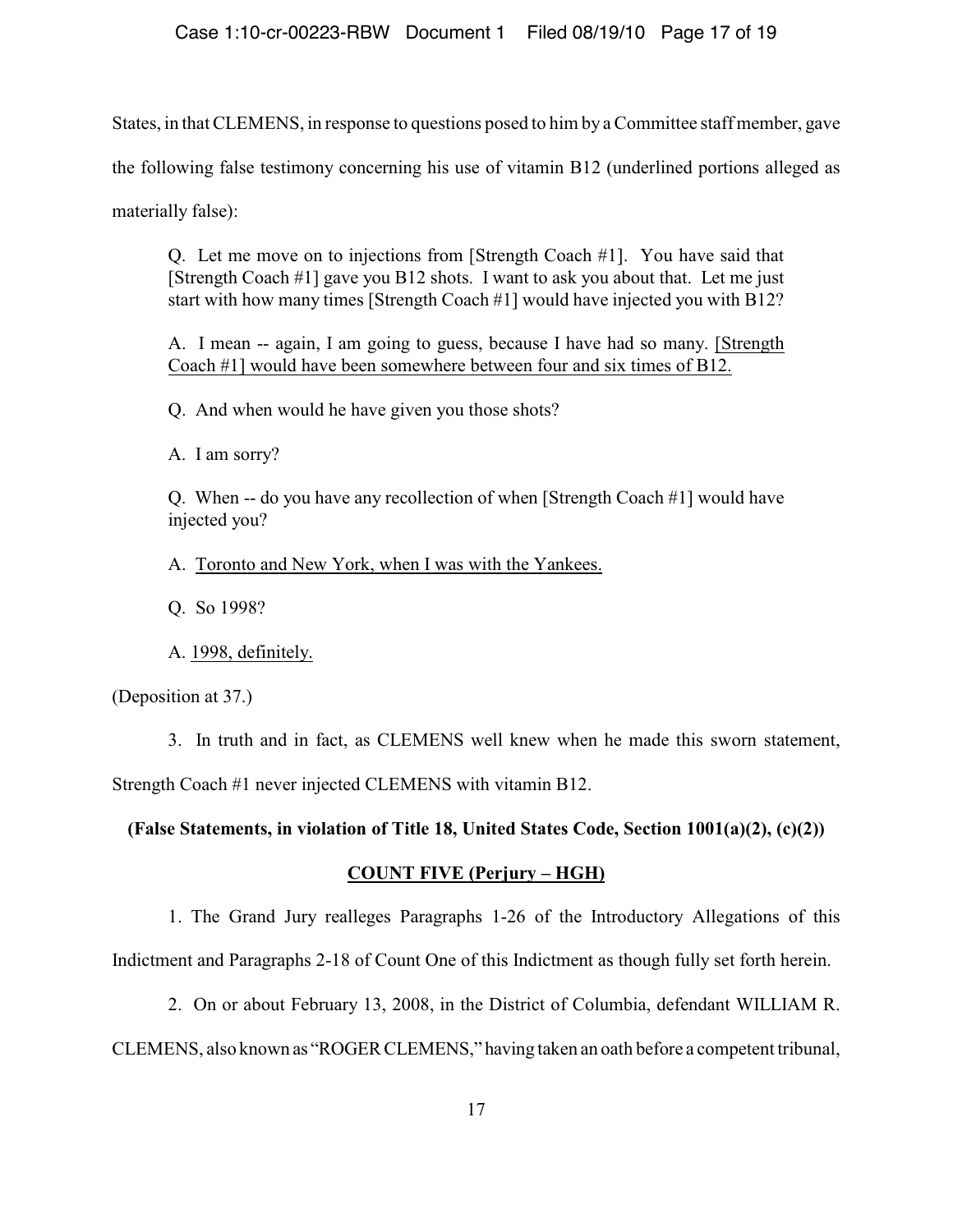#### Case 1:10-cr-00223-RBW Document 1 Filed 08/19/10 Page 18 of 19

officer, and person, in a case in which the law of the United States authorizes an oath to be administered, that he would testify truly, did willfully and knowingly and contrary to that oath state a material matter which he did not believe to be true, that is, CLEMENS gave the following false testimony denying his use of HGH (underlined portion alleged as materially false):

"[Strength Coach #1] has never given me growth hormone or steroids." (Hearing at 123.) "And again, this man [Strength Coach #1] has never given me HGH or growth hormone or steroids of any kind . . ." (Hearing at 138.)

3. In truth and in fact, as CLEMENS well knew when he gave this testimony, CLEMENS knowingly received injections of HGH from Strength Coach #1 while he was an MLB player.

#### **(Perjury, in violation of Title 18, United States Code, Section 1621(1))**

#### **COUNT SIX (Perjury – Steroids)**

1. The Grand Jury realleges Paragraphs 1-26 of the Introductory Allegations of this Indictment and Paragraphs 2-18 of Count One of this Indictment as though fully set forth herein.

2. On or about February 13, 2008, in the District of Columbia, defendant WILLIAM R. CLEMENS, also known as "ROGER CLEMENS," having taken an oath before a competent tribunal, officer, and person, in a case in which the law of the United States authorizes an oath to be administered, that he would testify truly, did willfully and knowingly and contrary to that oath state a material matter which he did not believe to be true, that is, CLEMENS gave the following false testimony denying his use of steroids (underlined portion alleged as materially false):

"Let me be clear. I have never taken steroids or HGH." (Hearing at 21.)